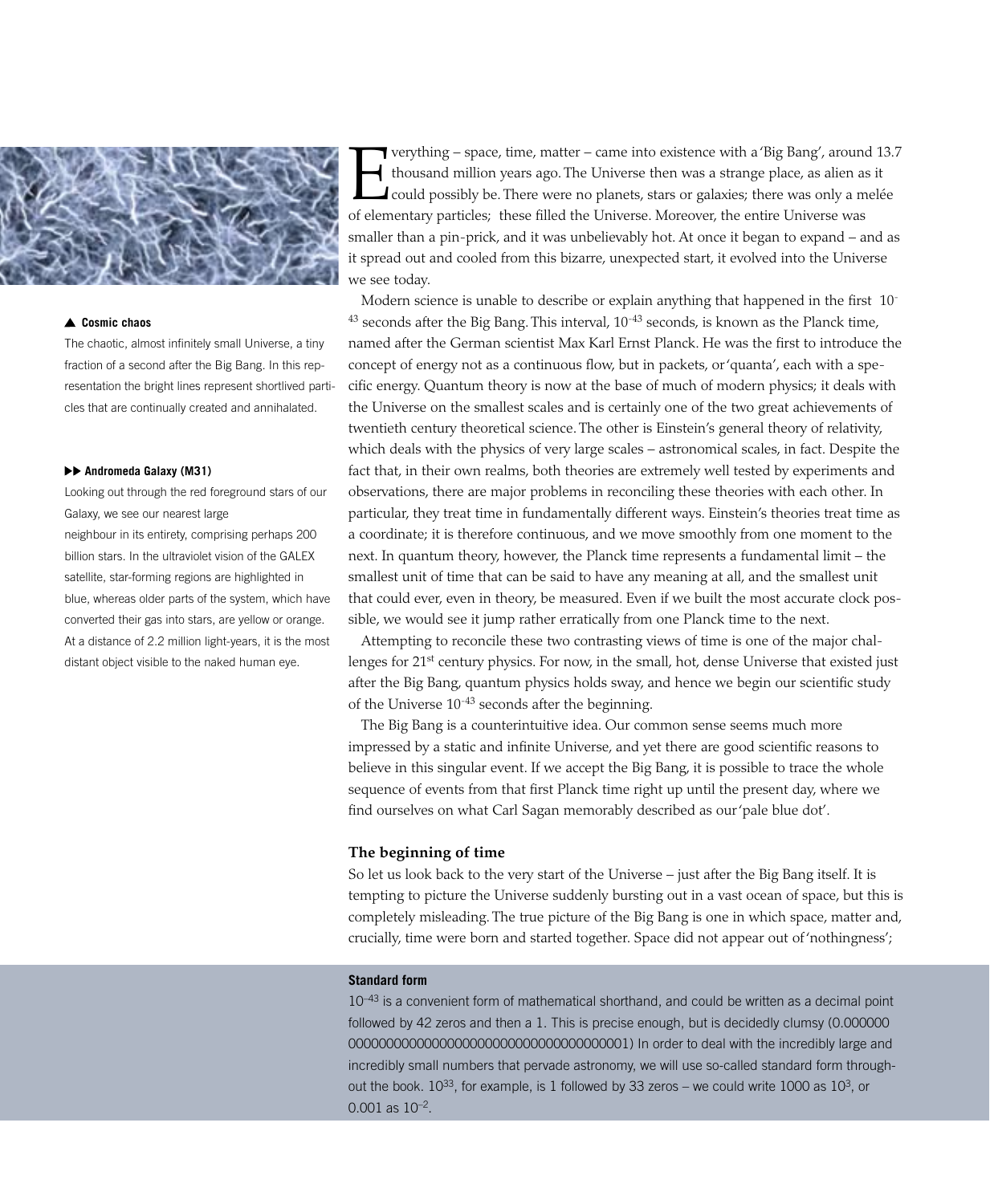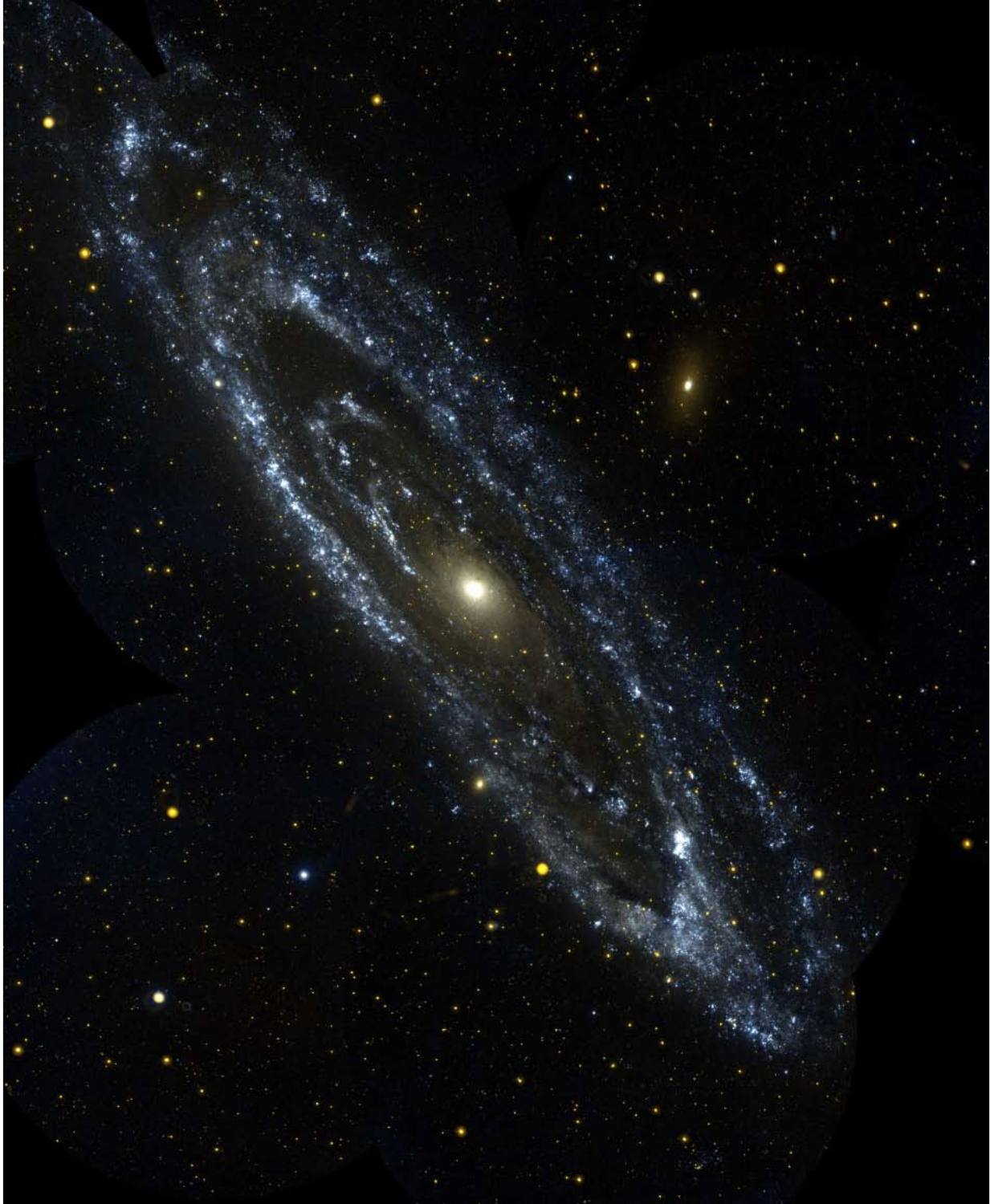# **Large-scale structure in the Universe**

This enormous cluster of galaxies (AC03627), 250 million light-years away, is typical of what we can see in any direction provided we avoid the dust and gas of our own Galaxy and its neighbours. Clusters such as these are the largest objects to be held together by their own gravitational pull.

### **Cubic Space Division**

Dutch artist M. C. Escher created this lithograph in 1952. Born in Holland in 1898, his work became widely recognized after his first important exhibition was written up in Time magazine in 1956. Mathematicians recognized the extraordinary visualization of their principles in his work.

before the moment of creation there was no 'nothingness'. Time itself had not yet begun, and so it does not even make sense to speak of a time before the Big Bang. Not even a Shakespeare or an Einstein could explain this in plain English, though the combination of the two might be useful!

It also follows that when we survey the Universe today, it is meaningless to ask just 'where' the Big Bang happened. Space only came into existence with the Big Bang itself. Hence, in those first few fractions of a second, the entire Universe we see today was in a tiny region, smaller than an atomic nucleus; the Big Bang happened 'everywhere', and there was no central point. A nice illustration of this is given in a famous painting by Escher, known somewhat unromantically as 'Cubic Space Division'. Imagine standing on any of the cubes which mark junctions on this lattice, while each and every one of the rods joining the cubes expands. From your perspective, it would seem that everything is rushing away from you, and it might seem natural at first to conclude that you are in a special location – the centre of the expansion. Yet standing back and thinking allows you to realise that the expansion would look the same wherever in the lattice you were; there is no centre. The situation is very similar in our Universe; each group of galaxies appears to be rushing away from us, and yet an observer looking back at us from these distant stars would see the same illusion and would presumably be just as likely to conclude that he is at the centre of the expansion.

Another problem concerns the often-asked, and at first glance sensible question 'How big is the Universe?' Here we again have a major problem – there seem to be two possible answers. Either the Universe is of finite size, or else it isn't. If finite, what lies outside it? The question is meaningless – space itself exists only within the Universe, and therefore

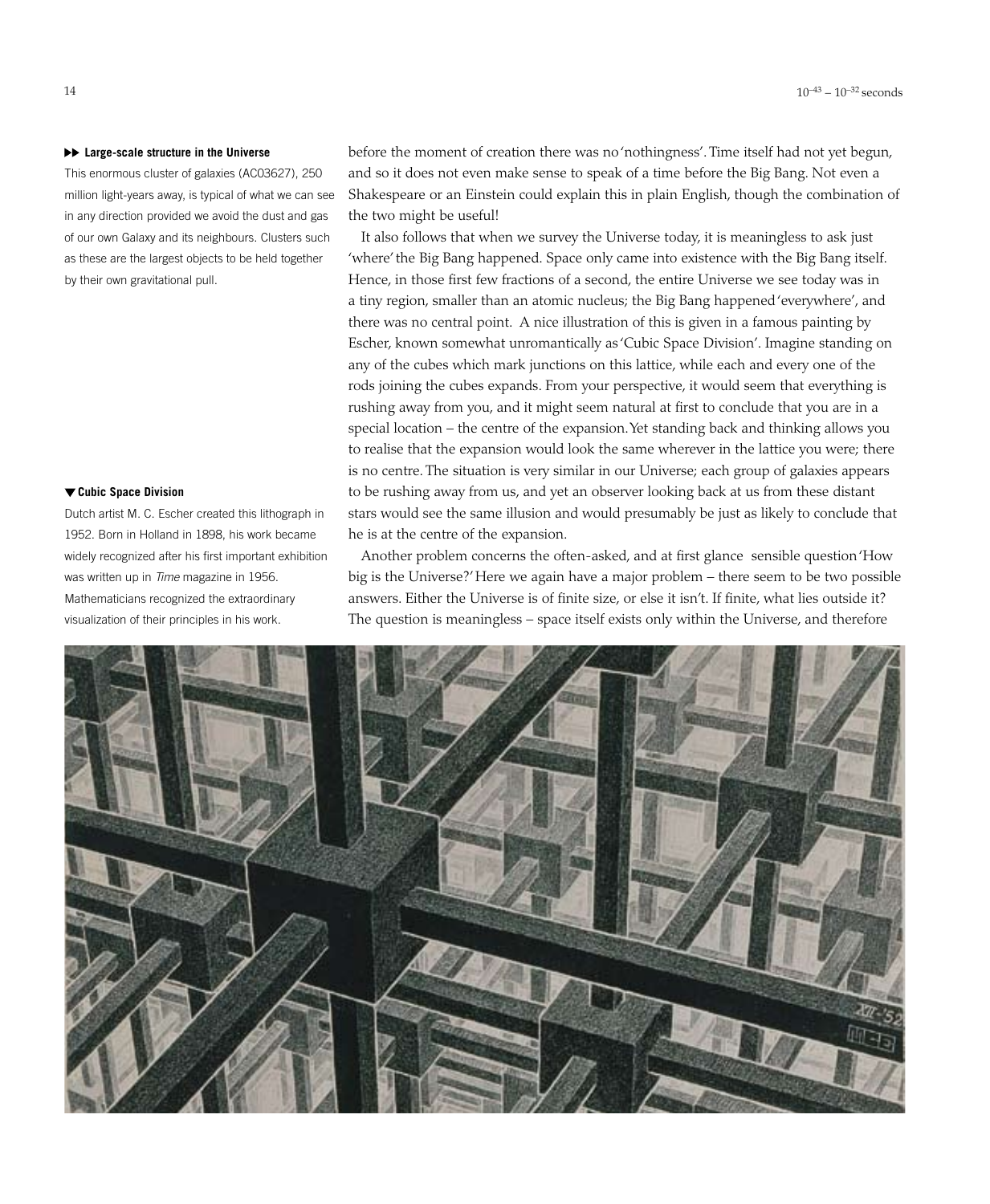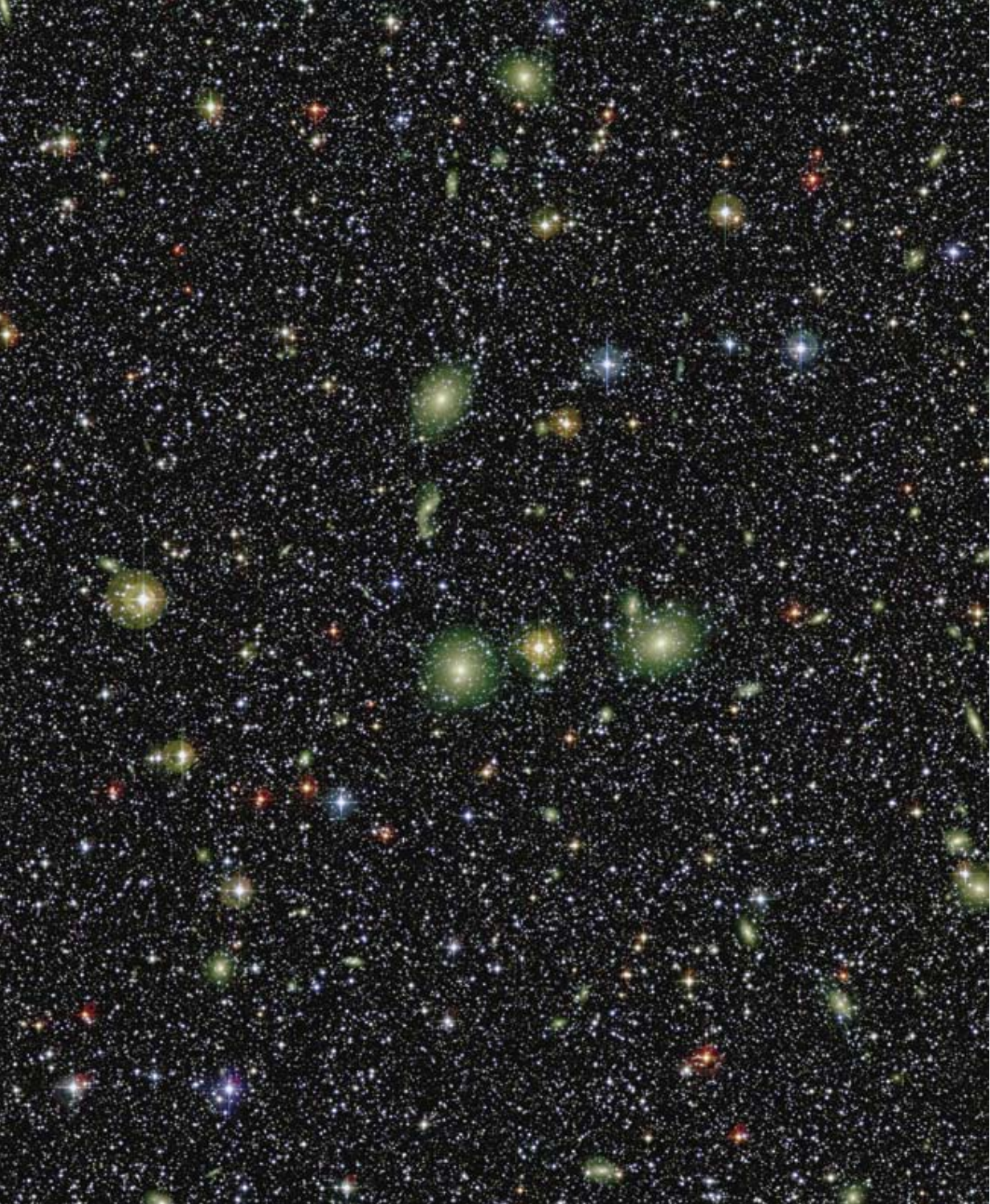# **From the invisible to infinity**

Fundamental particles; atoms; DNA; cells; humans; planet Earth; the Solar System; our Galaxy; galaxy clusters; and the structure of the Universe. The diagrams show some of the steps on the scale of the Universe.

there is literally no 'outside'. On the other hand, to say the Universe is infinite is really to say that it size is not definable. We cannot explain infinity in everyday language, and neither could Einstein (we know, because Patrick asked him!).

Remember, too, that we need to consider time as a coordinate; in other words, we cannot simply ask 'how big is the Universe?' as the answer will change over time. We could ask 'how big is the Universe now?' but as we shall later, a consequence of relativity is that is impossible to define a single moment called 'now' which has the same meaning across the entire Universe.

Talking about a Universe which has a particular size immediately leads to thoughts of an edge. If we travelled far enough, would we hit a brick wall? The answer is 'no' - the Universe is what mathematicians call finite but unbounded. A useful analogy is that of an ant crawling on a ball. By travelling always in the same direction it will never come up against a barrier, and it can cover an infinite distance (provided that no-one interferes and kicks the ball away). This is despite the finite size of the ball, to which the ant will be completely oblivious. Similarly, if we were to set off in a powerful spacecraft in a straight line we would never reach the edge of the Universe – but this does not mean that the Universe is infinite. The analogy is limited, because it does not involve more than the two

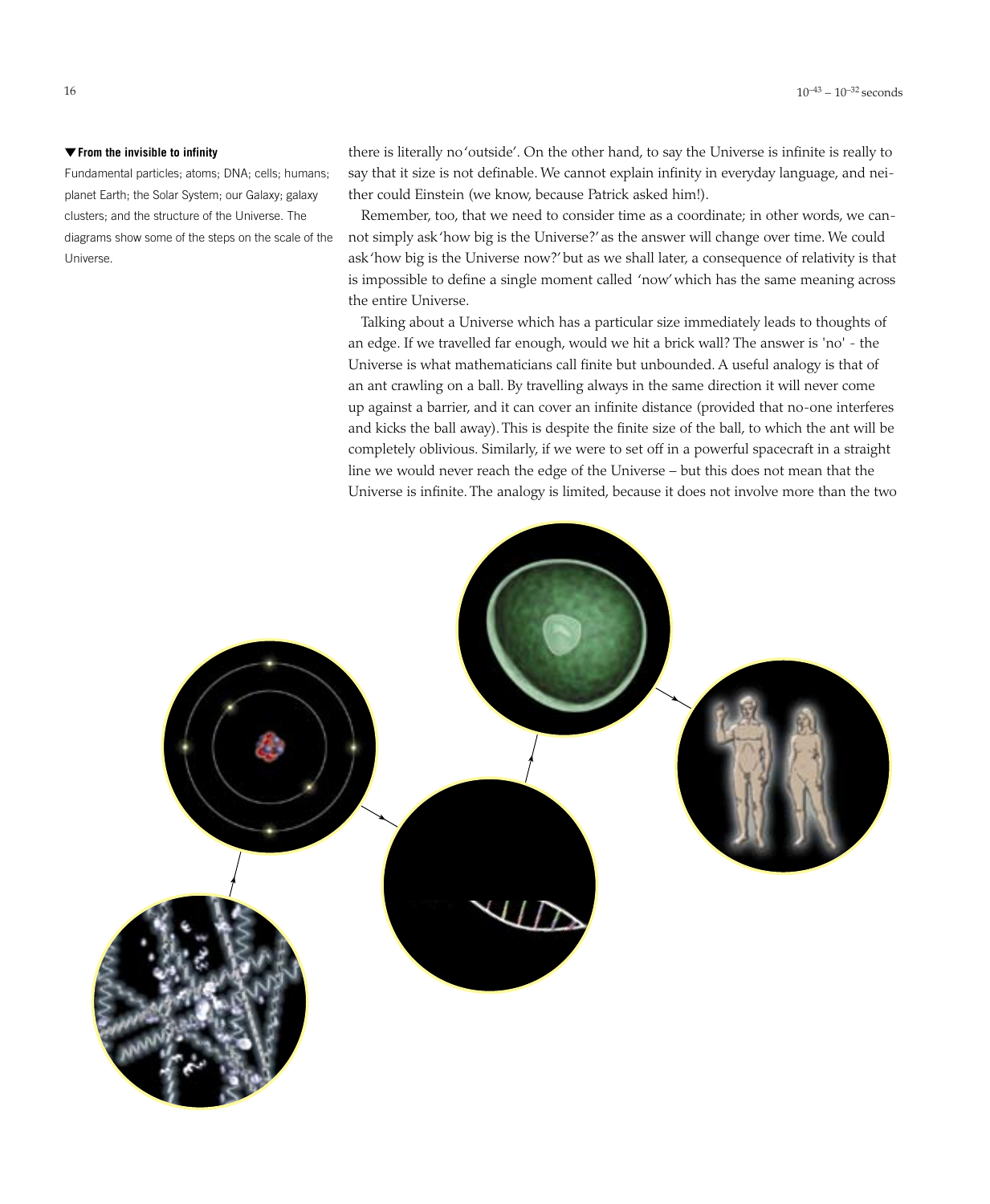dimensions of the surface of the football (three if you include time), whereas our Universe is three dimensional (four if you count time).

So let us restrict ourselves to questions we can answer scientifically, which means questions we can answer through comparison with observation. We can say for certain that the observable Universe (literally that part of the Universe from which light can potentially have reached us) is finite in size because, at our current best guess, the Universe is only 13.7 billion years old. Therefore the edge of the observable Universe, from where light is only just reaching us, must be 13.7 billion light-years away, and expanding at a rate of one light-year per year. This is the answer to the question 'how big is the Universe we can

see?' As yet, we see no evidence to suggest that we are coming to a full stop; the Universe must be larger than what we can see, and that is all we can say for certain.

### **The scale of the Universe**

Of course, saying that an object is 13.7 billion light-years away is all very well, but can we really comprehend the scale of the Universe? It is possible to appreciate fully the distance between, say, London and New York, or even the distance between the Earth and the Moon (roughly a quarter of a million miles) because this is roughly ten times the circumference of the Earth, and many people have flown for a greater distance than this over their lives – indeed, several airlines give special privileges to those who have travelled more than a million miles in their lifetimes. But how do you really grasp 93 million miles, the distance of the Sun? And when we consider the nearest star, 4.2 light-years (approxi-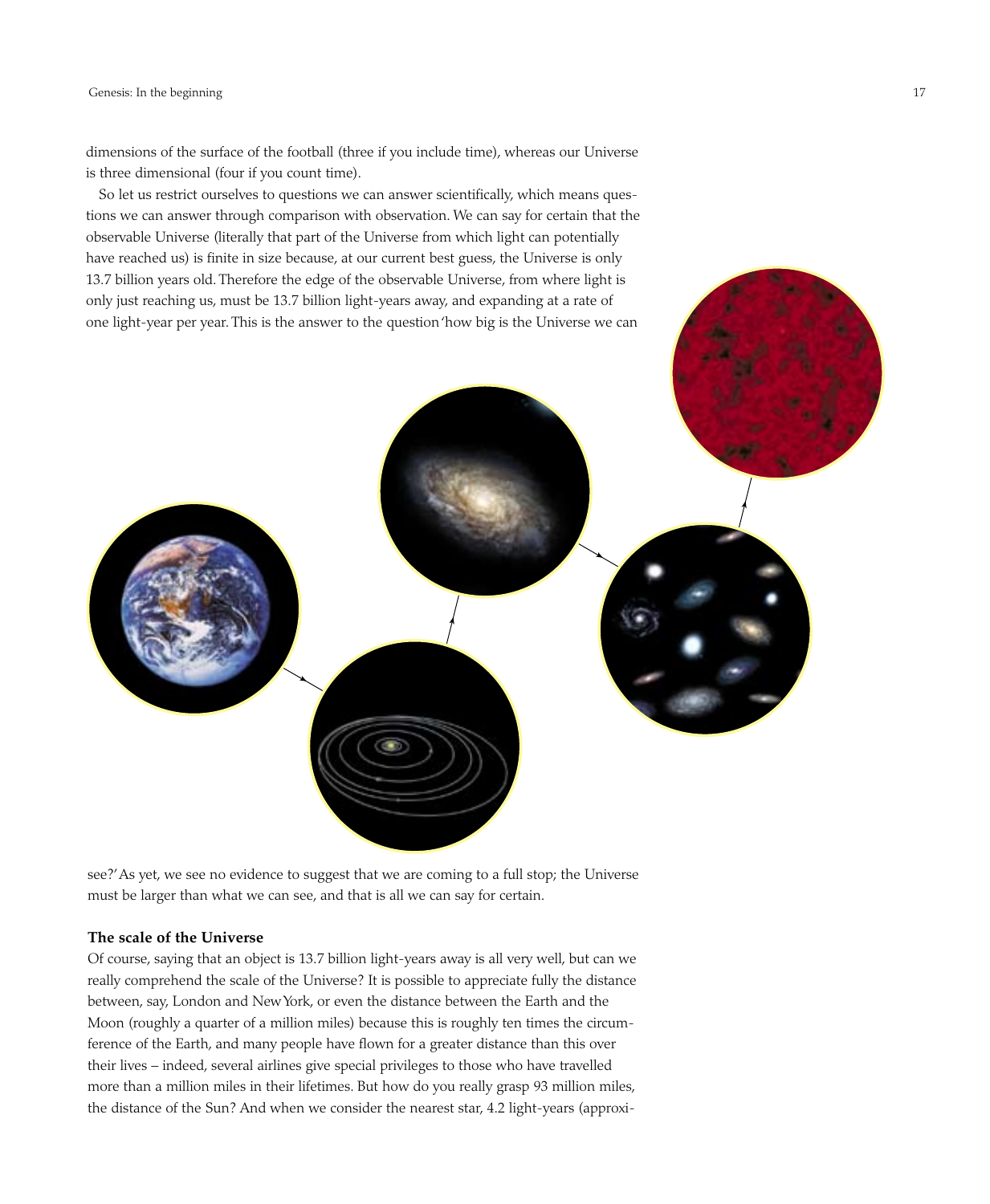

#### **Atomic layers**

Microscope image of atomic layers on the surface of a crystal of iron silicide. The smallest step is only one atom thick.

mately 24 million million miles) away, we are quite unequal to the task ... The galaxies are immensely more distant than this: even the Milky Way's nearest neighbours, such as the Andromeda Galaxy, are over 2 million light-years away.

At the other end of the scale, visualizing the size of an atom, which cannot be seen individually with any ordinary microscope, is equally difficult. It has been said that, in scale, a human being is about half-way between an atom and a star. Interestingly, this is also the régime in which physics becomes most complicated; on the atomic scale, we have quantum physics, on the large scale, relativity. It is in between these extremes where our lack of understanding of how to combine these theories really becomes apparent. The Oxford scientist Roger Penrose has written convincingly of his belief that whatever it is that we are missing from our understanding of fundamental physics is also missing from our understanding of consciousness. These ideas are important when one considers what have become known as anthropic points of view, best summarized as the belief that the Universe must be the way it is in order to allow us to be here to observe it.

Meanwhile let us return to question of the size of the Universe. Another way to consider the question is to ask how many atoms there are in the Universe; we find the total number is as large as  $10^{79}$ , or in other words a 1 followed by 79 zeros.

The picture many of us have of each of these  $10^{79}$  atoms is deceptively simple; there are three types of fundamental particle: the proton (carrying unit positive electric charge), the neutron (no charge at all) and the much less massive electron (carrying unit nega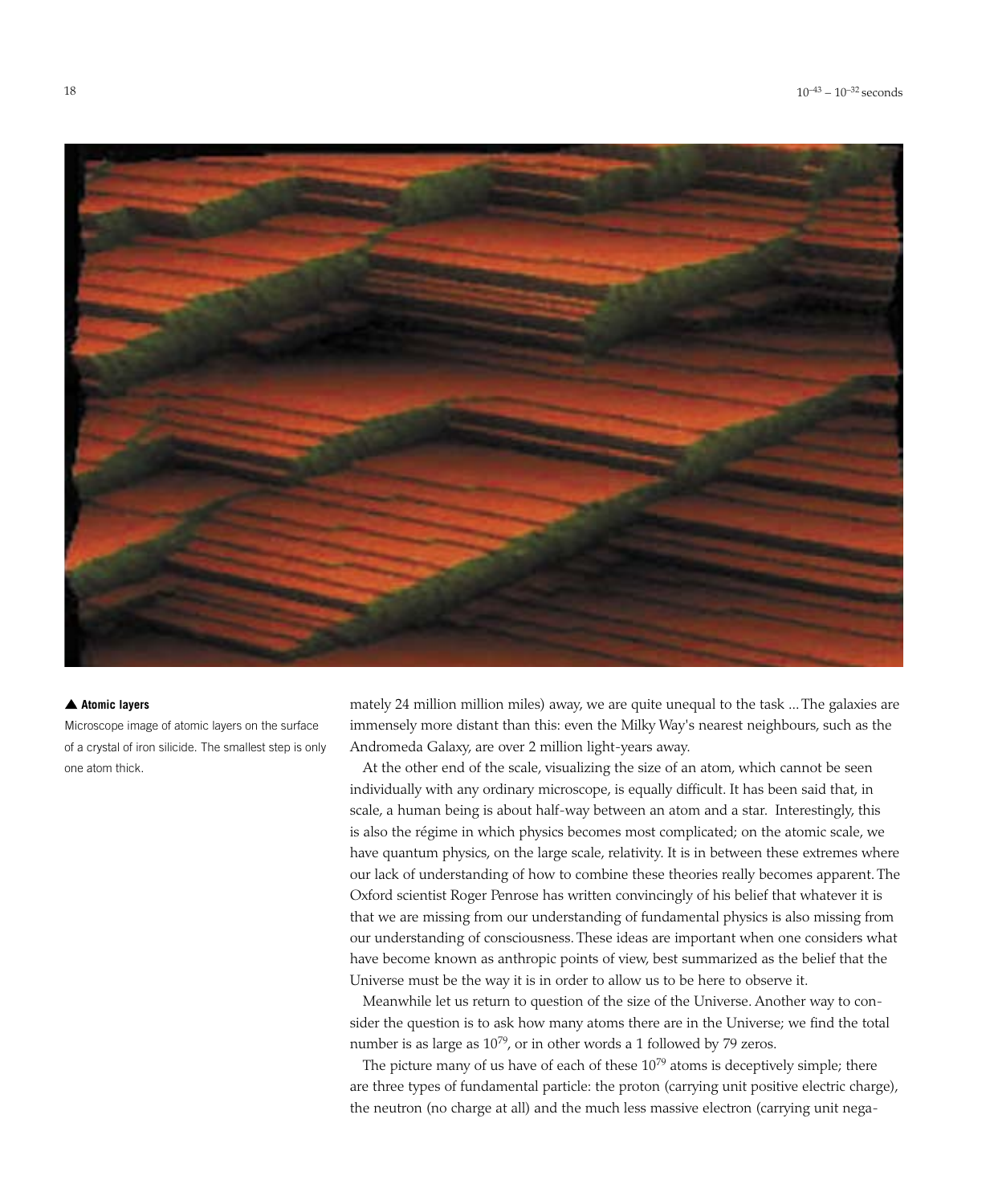tive charge). Incidentally, it is far from easy to define exactly what electric charge is on the atomic level. It will suffice to think of charge as a property that particles can have, just as they have a size and a mass. Charge always comes in parcels of fixed size which we call unit charge.

An atom then, classically, is a miniature Solar System, with electrons orbiting a central nucleus; the compound nucleus (containing protons and neutrons) carries a positive charge, which is exactly balanced by the combined charge of the orbiting electrons. In our solar system of planets it is the force of gravity which keeps the planets in their orbits around the central Sun, whereas in the atom it is the attraction between the negatively charged electron and positive nucleus that keeps the electrons in their orbits. In passing, we should note that this simple picture can explain much basic chemistry; for example, why it is the outer electrons of atoms that tend to react. They are further away from the nucleus, and therefore they are less tightly held by its attractive force. So the simplest atom, that of hydrogen, has a single proton as its nucleus, and one orbiting electron. The whole atom is therefore electrically neutral: plus one added to minus one equals zero.

This view of the atom, which saw protons and neutrons as solid lumps, prevailed in the early part of the twentieth century, but things are much less clear-cut today. Much of the strange behaviour of extremely small systems can now be explained much better by considering them to be made up of waves rather than particles. This theory is known as wave–particle duality. In addition, experiments have shown that while electrons seem to be truly unbreakable, protons and neutrons are not in fact fundamental – they can be split into even smaller particles known as quarks, which themselves are now believed to be fundamental. No-one has ever seen a quark, but we know they must exist since they have been detected in particle accelerators which have been built to smash protons together at incredibly high speeds. In these experiments protons are seen to fracture, and hence scientists conclude that they cannot be fundamental. Nature abhors a naked quark; quarks appear only in pairs or triplets.

### **The forces of nature**

The reason for this property of quarks lies with an unusual property of the force which normally binds quarks together, known (not without reason) as the 'strong' nuclear force. It is dominant on very small scales, which is why we need such powerful particle accelerators to smash protons apart. Unlike the forces with which we are familiar on larger scales (such as gravity or the attraction between opposite electric charges), the strong force increases with distance. In other words, if we could separate two quarks we would find them being pulled together more and more strongly as the distance between them increases. Eventually, as quarks move apart from each other the energy caught up in straining to pull them apart becomes so great that two extra quarks are produced, the energy being converted into mass. Suddenly we have two pairs of quarks rather than the individual quark we were attempting to isolate. This process means that no experiment ever produces individual quarks, and in the everyday Universe they exist only as 'components' of other particles, such as protons and neutrons which each contain three quarks.

At the huge temperatures in the Universe immediately after the Big Bang, the quarks have enough energy to roam free, and so by understanding the story of the Universe on the largest scales we may come to understand more about the particles which account for the smallest scales. The energy that each particle possessed in the early Universe will



### **The classical atom**

A simple model of an atom comprising a nucleus made up of neutrons and protons, with electrons orbiting like the planets around the Sun, was developed by Neils Bohr in 1913. Despite the advent of quantum mechanics, it is still useful today.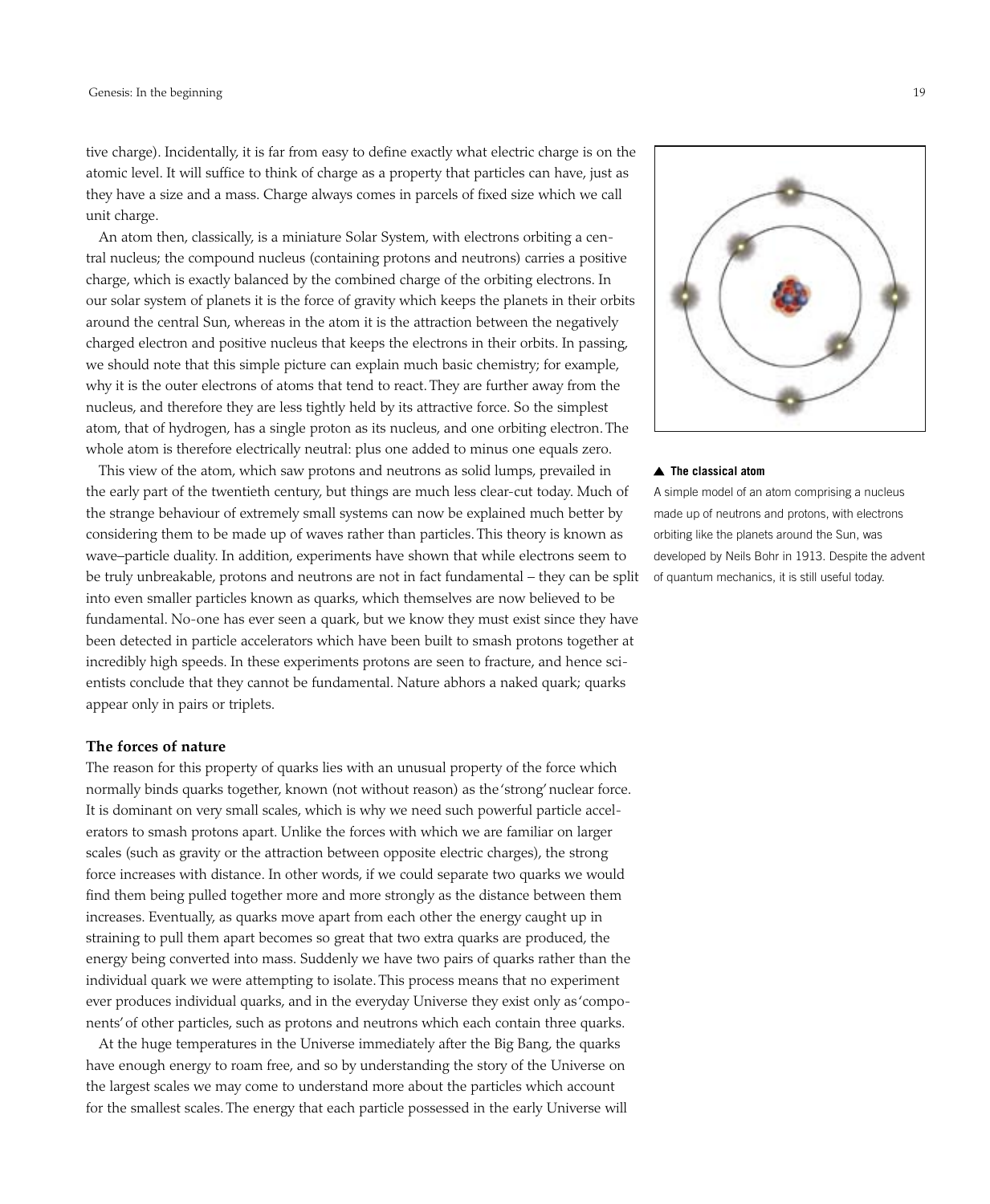# **Hunting quarks**

At Brookhaven National Laboratory in New York beams of gold nuclei are smashed together at close to the speed of light to recreate the so-called quark-gluon plasma – a state of matter that is believed to have existed ten millionths of a second after the Big Bang. This image of the collision shows about 1000 particle tracks.



remain far beyond the reach of our particle accelerators; even an accelerator the size of the Solar System would be incapable of producing particles with this enormous energy.

It is a remarkable fact that our present day research into the very small, via particle physics, and into the very largest scales, via cosmology, are so intertwined. To understand the whole Universe, we are dependent on our understanding of the fundamental particles, and our best laboratory for studying them is in the embryonic Universe. A 'hot space' full of these highly energetic fundamental particles is the earliest image we can conjour of our newly-born Universe.

# **Bigger is cooler**

From the first Planck time onwards, this inconceivably small, inconceivably hot Universe began to expand and hence also to cool. The Universe was a sizzling ocean of quarks, each of which had a vast amount of energy, moving at a huge velocity. As a result, there could be no atoms or molecules of the kind we know today, because these are complicated structures, quite unable to survive the disruption of very high temperatures; the quarks were simply too energetic to be captured and confined within protons or neutrons. Instead, they were free to career around in the infant Universe, until they collided with their neighbours. As well as quarks, this early soup of sub-atomic particles also contained anti-quarks – identical twins, but bearing opposite electric charges. (It is now believed that each particle has its equivalent anti-particle, identical in all respects other than its electric charge, which is opposite. The antimatter particle corresponding to an electron is a positron, which bears a positive charge, but is otherwise exactly similar to the electron. The